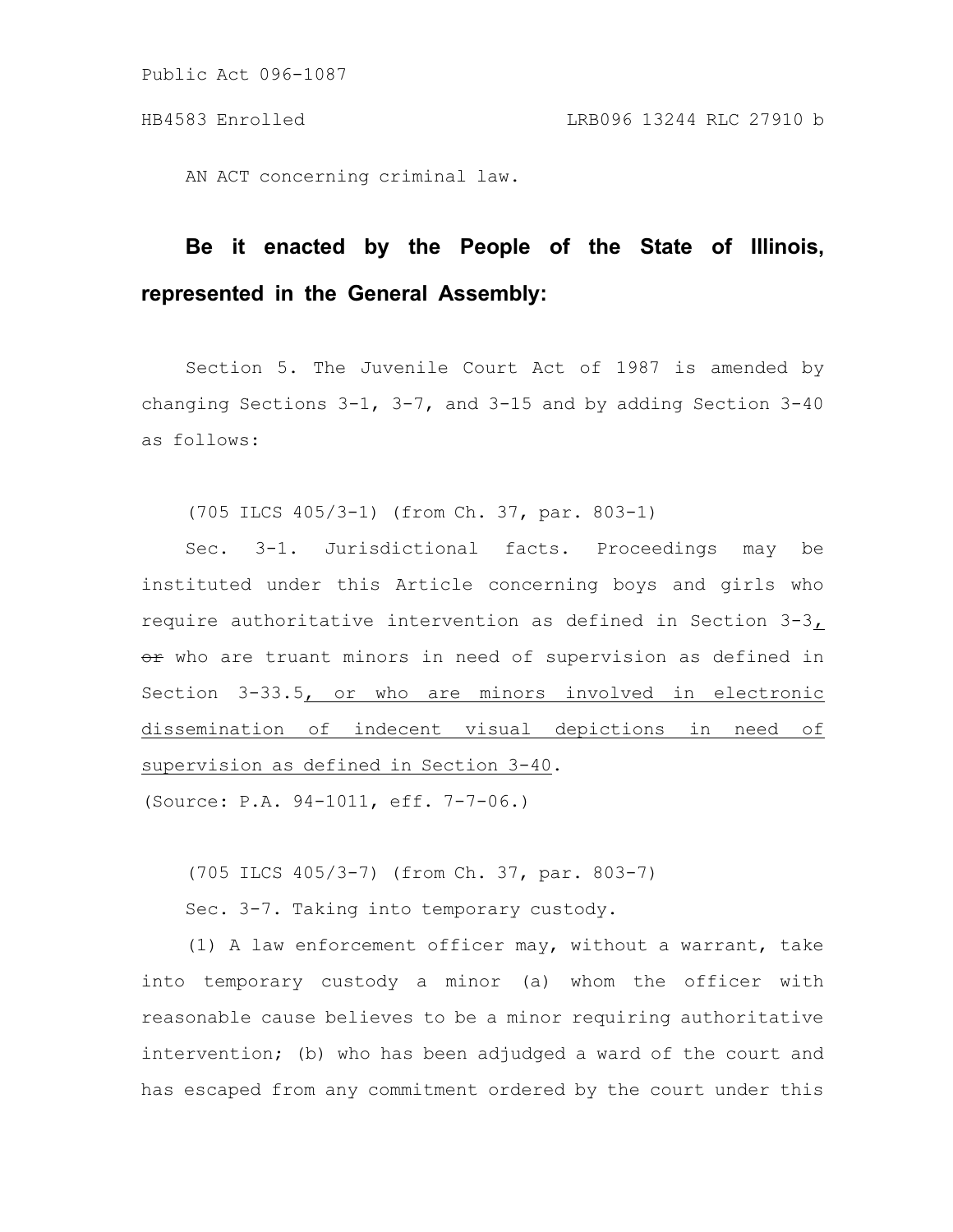## HB4583 Enrolled LRB096 13244 RLC 27910 b

Act; or (c) who is found in any street or public place suffering from any sickness or injury which requires care, medical treatment or hospitalization; or (d) whom the officer with reasonable cause believes to be a minor in need of supervision under Section 3-40.

(2) Whenever a petition has been filed under Section 3-15 and the court finds that the conduct and behavior of the minor may endanger the health, person, welfare, or property of himself or others or that the circumstances of his home environment may endanger his health, person, welfare or property, a warrant may be issued immediately to take the minor into custody.

(3) The taking of a minor into temporary custody under this Section is not an arrest nor does it constitute a police record.

(4) No minor taken into temporary custody shall be placed in a jail, municipal lockup, detention center, or secure correctional facility.

(Source: P.A. 87-1154.)

(705 ILCS 405/3-15) (from Ch. 37, par. 803-15)

Sec. 3-15. Petition; supplemental petitions.

(1) Any adult person, any agency or association by its representative may file, or the court on its own motion may direct the filing through the State's Attorney of a petition in respect to a minor under this Act. The petition and all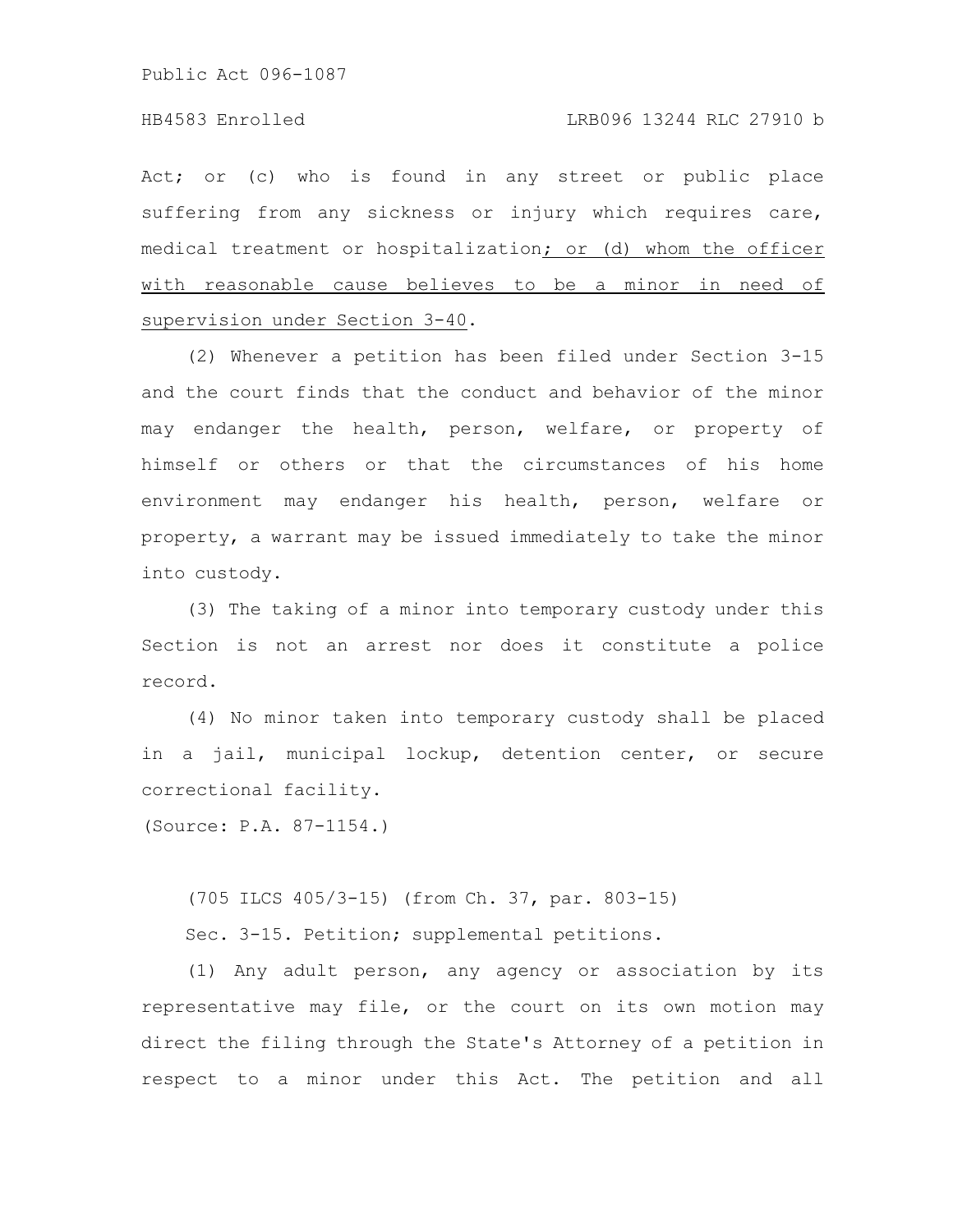subsequent court documents shall be entitled "In the interest of ...., a minor".

(2) The petition shall be verified but the statements may be made upon information and belief. It shall allege that the minor requires authoritative intervention or supervision and set forth (a) facts sufficient to bring the minor under Section  $3-3$ ,  $\theta$   $\theta$   $3-33.5$ , or  $3-40$ ; (b) the name, age and residence of the minor; (c) the names and residences of his parents; (d) the name and residence of his legal guardian or the person or persons having custody or control of the minor, or of the nearest known relative if no parent or guardian can be found; and (e) if the minor upon whose behalf the petition is brought is sheltered in custody, the date on which shelter care was ordered by the court or the date set for a shelter care hearing. If any of the facts herein required are not known by the petitioner, the petition shall so state.

(3) The petition must allege that it is in the best interests of the minor and of the public that he be adjudged a ward of the court and may pray generally for relief available under this Act. The petition need not specify any proposed disposition following adjudication of wardship.

(4) If appointment of a guardian of the person with power to consent to adoption of the minor under Section 3-30 is sought, the petition shall so state.

(5) At any time before dismissal of the petition or before final closing and discharge under Section 3-32, one or more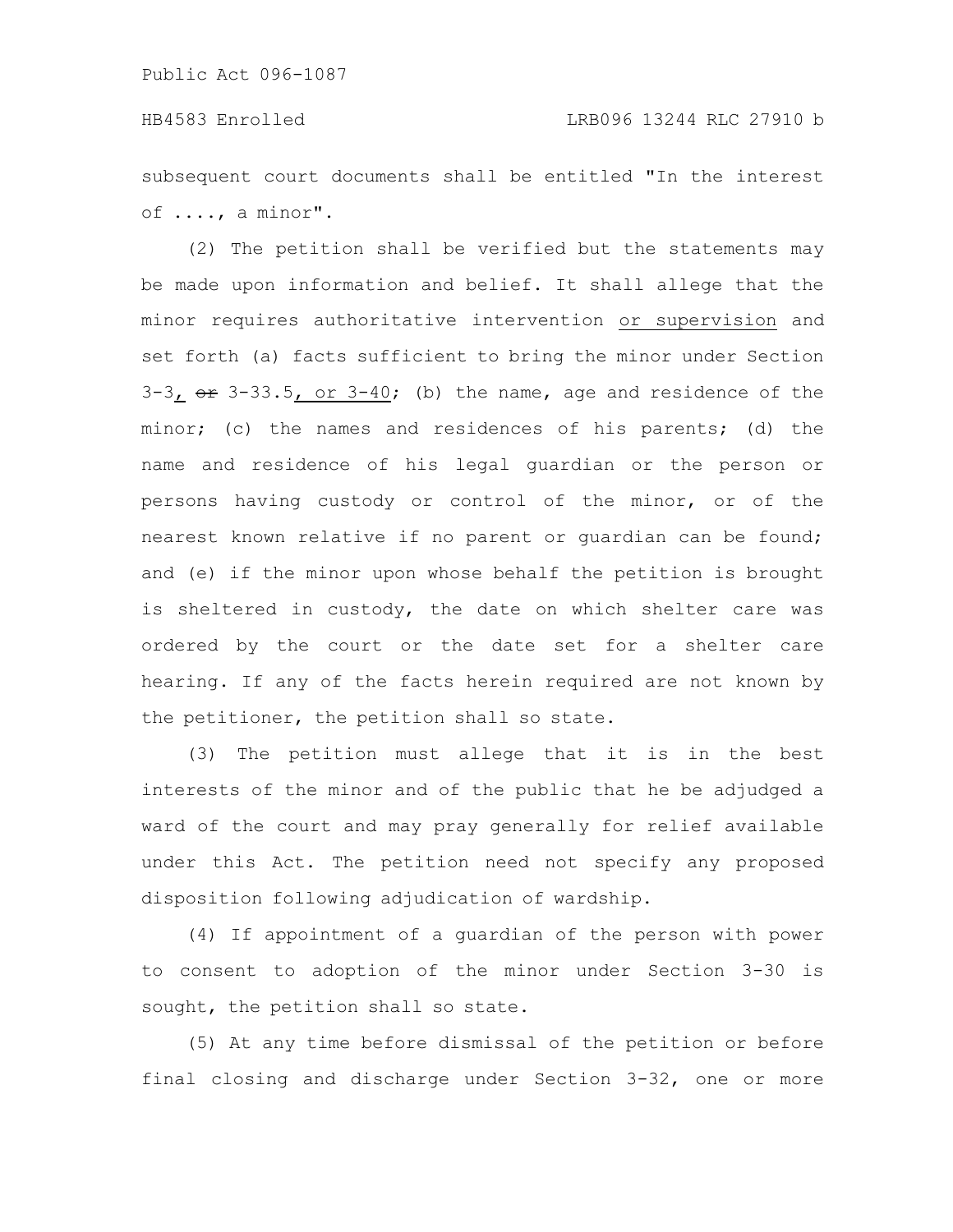supplemental petitions may be filed in respect to the same minor.

(Source: P.A. 94-1011, eff. 7-7-06.)

(705 ILCS 405/3-40 new)

Sec. 3-40. Minors involved in electronic dissemination of indecent visual depictions in need of supervision.

(a) For the purposes of this Section:

"Computer" has the meaning ascribed to it in Section 16D-2 of the Criminal Code of 1961.

"Electronic communication device" means an electronic device, including but not limited to a wireless telephone, personal digital assistant, or a portable or mobile computer, that is capable of transmitting images or pictures.

"Indecent visual depiction" means a depiction or portrayal in any pose, posture, or setting involving a lewd exhibition of the unclothed or transparently clothed genitals, pubic area, buttocks, or, if such person is female, a fully or partially developed breast of the person.

"Minor" means a person under 18 years of age.

(b) A minor shall not distribute or disseminate an indecent visual depiction of another minor through the use of a computer or electronic communication device.

(c) Adjudication. A minor who violates subsection (b) of this Section may be subject to a petition for adjudication and adjudged a minor in need of supervision.